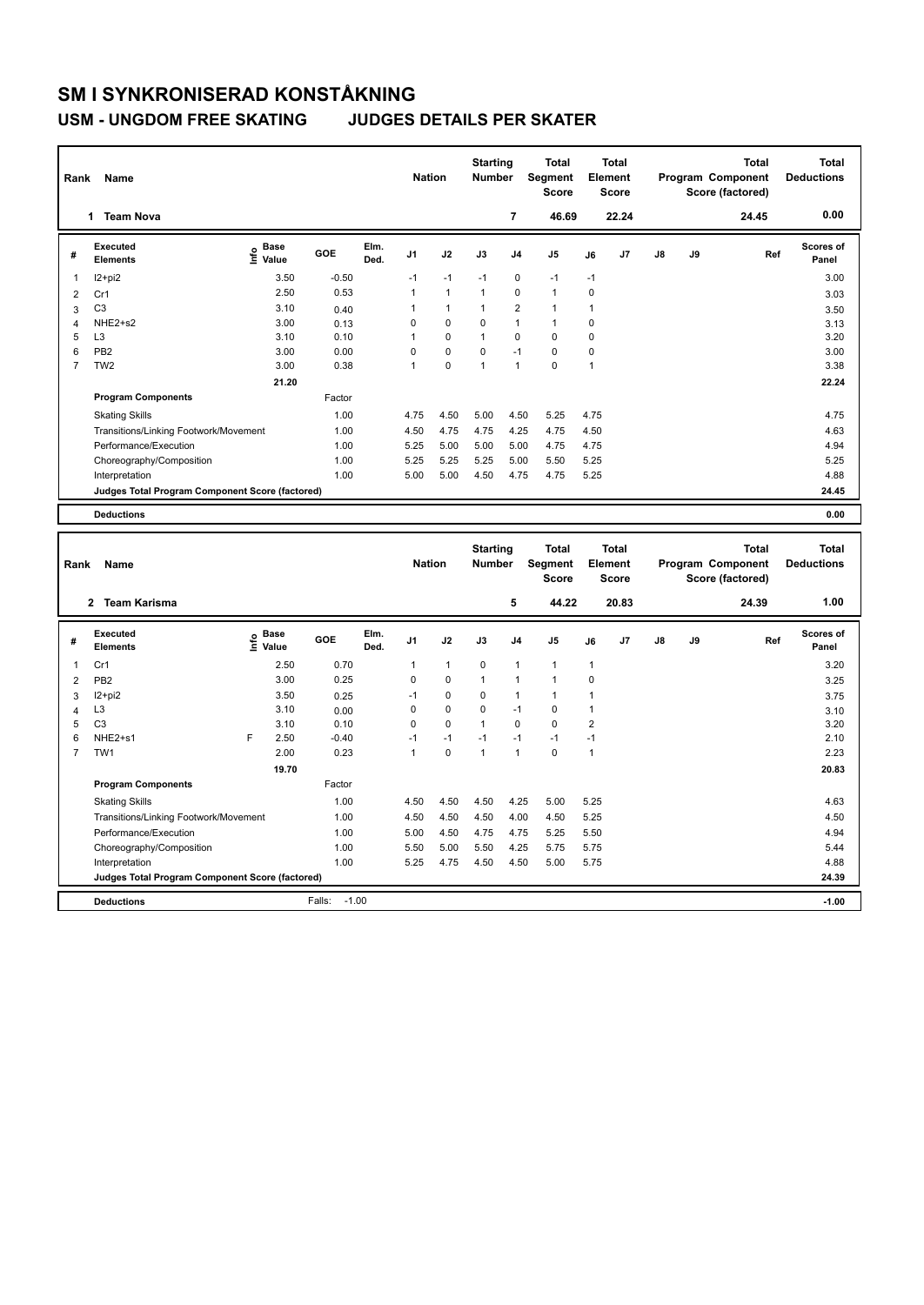### **USM - UNGDOM FREE SKATING JUDGES DETAILS PER SKATER**

| Rank<br>Name   |                                                 |      |                      |         | <b>Nation</b> |                | <b>Starting</b><br>Number |                           | Total<br>Segment<br><b>Score</b> | <b>Total</b><br>Element<br><b>Score</b> |              |                                         |                   | <b>Total</b><br>Program Component<br>Score (factored) | <b>Total</b><br><b>Deductions</b> |                                   |
|----------------|-------------------------------------------------|------|----------------------|---------|---------------|----------------|---------------------------|---------------------------|----------------------------------|-----------------------------------------|--------------|-----------------------------------------|-------------------|-------------------------------------------------------|-----------------------------------|-----------------------------------|
|                | 3 Team Together                                 |      |                      |         |               |                |                           |                           | 6                                | 43.34                                   |              | 20.33                                   |                   |                                                       | 23.01                             | 0.00                              |
| #              | <b>Executed</b><br><b>Elements</b>              |      | e Base<br>E Value    | GOE     | Elm.<br>Ded.  | J <sub>1</sub> | J2                        | J3                        | J4                               | J5                                      | J6           | J7                                      | J8                | J9                                                    | Ref                               | Scores of<br>Panel                |
| 1              | Cr1                                             |      | 2.50                 | 0.35    |               | 1              | $\pmb{0}$                 | 1                         | $\mathbf{1}$                     | $\mathbf 0$                             | $\mathbf 0$  |                                         |                   |                                                       |                                   | 2.85                              |
| 2              | $12 + pi3$                                      |      | 4.10                 | 0.13    |               | $-1$           | 0                         | 0                         | $\mathbf 0$                      | $\mathbf{1}$                            | $\mathbf{1}$ |                                         |                   |                                                       |                                   | 4.23                              |
| 3              | PB1                                             |      | 2.00                 | 0.00    |               | 0              | 0                         | 0                         | 0                                | $\mathbf 0$                             | $\mathbf 0$  |                                         |                   |                                                       |                                   | 2.00                              |
| $\overline{4}$ | C <sub>3</sub>                                  |      | 3.10                 | 0.40    |               | $\mathbf{1}$   | 0                         | 1                         | $\mathbf{1}$                     | $\mathbf{1}$                            | $\mathbf{1}$ |                                         |                   |                                                       |                                   | 3.50                              |
| 5              | TW1                                             |      | 2.00                 | 0.15    |               | 1              | 0                         | $\overline{0}$            | $\mathbf{1}$                     | $\mathbf 0$                             | $\mathbf{1}$ |                                         |                   |                                                       |                                   | 2.15                              |
| 6              | L <sub>3</sub>                                  |      | 3.10                 | 0.00    |               | $\Omega$       | 0                         | $\mathbf{1}$              | $\mathbf 0$                      | $-1$                                    | $\mathbf 0$  |                                         |                   |                                                       |                                   | 3.10                              |
| $\overline{7}$ | NHE2+s1                                         |      | 2.50                 | 0.00    |               | 0              | 0                         | 0                         | $\mathbf 0$                      | $-1$                                    | $\mathbf 0$  |                                         |                   |                                                       |                                   | 2.50                              |
|                |                                                 |      | 19.30                |         |               |                |                           |                           |                                  |                                         |              |                                         |                   |                                                       |                                   | 20.33                             |
|                | <b>Program Components</b>                       |      |                      | Factor  |               |                |                           |                           |                                  |                                         |              |                                         |                   |                                                       |                                   |                                   |
|                | <b>Skating Skills</b>                           |      |                      | 1.00    |               | 4.50           | 4.50                      | 4.50                      | 4.00                             | 4.25                                    | 4.50         |                                         |                   |                                                       |                                   | 4.44                              |
|                | Transitions/Linking Footwork/Movement           |      |                      | 1.00    |               | 4.25           | 4.50                      | 4.50                      | 4.00                             | 3.50                                    | 4.25         |                                         |                   |                                                       |                                   | 4.25                              |
|                | Performance/Execution                           |      |                      | 1.00    |               | 5.00           | 4.75                      | 4.75                      | 4.50                             | 4.50                                    | 4.75         |                                         |                   |                                                       |                                   | 4.69                              |
|                | Choreography/Composition                        |      |                      | 1.00    |               | 5.00           | 4.75                      | 5.00                      | 5.00                             | 4.75                                    | 4.75         |                                         |                   |                                                       |                                   | 4.88                              |
|                | Interpretation                                  |      |                      | 1.00    |               | 4.75           | 5.00                      | 4.50                      | 4.75                             | 4.25                                    | 5.00         |                                         |                   |                                                       |                                   | 4.75                              |
|                | Judges Total Program Component Score (factored) |      |                      |         |               |                |                           |                           |                                  |                                         |              |                                         |                   |                                                       |                                   | 23.01                             |
|                |                                                 |      |                      |         |               |                |                           |                           |                                  |                                         |              |                                         |                   |                                                       |                                   |                                   |
|                | <b>Deductions</b>                               |      |                      |         |               |                |                           |                           |                                  |                                         |              |                                         |                   |                                                       |                                   | 0.00                              |
| Rank           | Name                                            |      |                      |         |               | <b>Nation</b>  |                           | <b>Starting</b><br>Number |                                  | <b>Total</b><br>Segment<br><b>Score</b> |              | <b>Total</b><br>Element<br><b>Score</b> | Program Component |                                                       | <b>Total</b><br>Score (factored)  | <b>Total</b><br><b>Deductions</b> |
|                | 4 Team Harmony                                  |      |                      |         |               |                |                           |                           | $\mathbf{1}$                     | 36.95                                   |              | 17.70                                   |                   |                                                       | 20.25                             | 1.00                              |
| #              | <b>Executed</b><br><b>Elements</b>              | lnfo | <b>Base</b><br>Value | GOE     | Elm.<br>Ded.  | J1             | J2                        | J3                        | J4                               | J <sub>5</sub>                          | J6           | J7                                      | J8                | <b>J9</b>                                             | Ref                               | <b>Scores of</b><br>Panel         |
| $\overline{1}$ | Cr1                                             |      | 2.50                 | 0.00    |               | 0              | $\mathbf 0$               | $\mathbf 0$               | $\mathbf{1}$                     | $\mathbf 0$                             | $\mathbf 0$  |                                         |                   |                                                       |                                   | 2.50                              |
| 2              | L <sub>3</sub>                                  | F    | 3.10                 | $-0.40$ |               | $-1$           | $-1$                      | $-1$                      | $\mathbf 0$                      | $-1$                                    | $-1$         |                                         |                   |                                                       |                                   | 2.70                              |
| 3              | C <sub>3</sub>                                  |      | 3.10                 | 0.00    |               | 0              | 0                         | 0                         | $\mathbf{1}$                     | $\mathbf 0$                             | $-1$         |                                         |                   |                                                       |                                   | 3.10                              |
| $\overline{4}$ | NHE2+s1                                         |      | 2.50                 | $-0.30$ |               | 0              | $-1$                      | $-1$                      | $\mathbf{1}$                     | $-1$                                    | $-1$         |                                         |                   |                                                       |                                   | 2.20                              |
| 5              | I2+pi2                                          |      | 3.50                 | 0.00    |               | $-1$           | $\mathbf 0$               | 0                         | $\mathbf{1}$                     | $\mathbf 0$                             | $\mathbf 0$  |                                         |                   |                                                       |                                   | 3.50                              |
| 6              | PB <sub>1</sub>                                 |      | 2.00                 | $-0.30$ |               | $-1$           | $-1$                      | $-1$                      | $\mathbf 0$                      | $-1$                                    | $-2$         |                                         |                   |                                                       |                                   | 1.70                              |
| $\overline{7}$ | TW <sub>1</sub>                                 |      | 2.00                 | 0.00    |               | $\Omega$       | 0                         | $\Omega$                  | $\mathbf{1}$                     | $\Omega$                                | $\mathbf 0$  |                                         |                   |                                                       |                                   | 2.00                              |
|                |                                                 |      | 18.70                |         |               |                |                           |                           |                                  |                                         |              |                                         |                   |                                                       |                                   | 17.70                             |
|                | <b>Program Components</b>                       |      |                      | Factor  |               |                |                           |                           |                                  |                                         |              |                                         |                   |                                                       |                                   |                                   |
|                | <b>Skating Skills</b>                           |      |                      | 1.00    |               | 3.75           | 3.50                      | 4.25                      | 4.25                             | 4.50                                    | 3.50         |                                         |                   |                                                       |                                   | 3.94                              |
|                | Transitions/Linking Footwork/Movement           | 1.00 |                      | 3.25    | 3.00          | 4.50           | 4.25                      | 4.25                      | 3.50                             |                                         |              |                                         |                   | 3.81                                                  |                                   |                                   |

Performance/Execution 1.00 4.00 3.25 4.25 4.75 4.25 3.75 4.06 Choreography/Composition 1.00 4.00 3.75 4.75 5.00 5.25 4.00 4.44<br>
Interpretation 1.00 3.25 3.25 4.25 4.75 4.50 4.00 4.00 4.00  $3.25$   $3.25$   $4.25$   $4.75$   $4.50$ 

**Deductions** Falls: -1.00 **-1.00 Judges Total Program Component Score (factored) 20.25**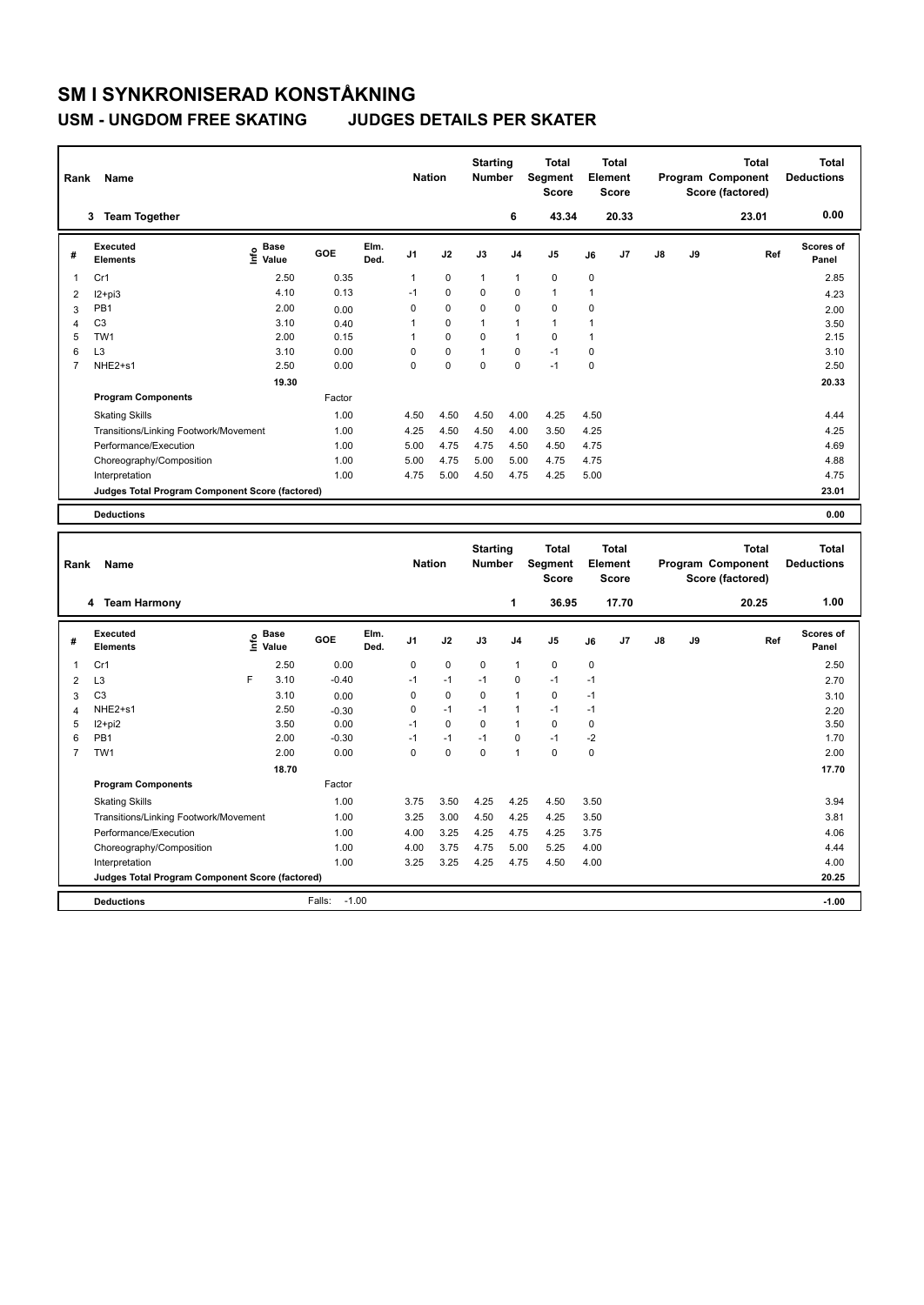### **USM - UNGDOM FREE SKATING JUDGES DETAILS PER SKATER**

| Name<br>Rank   |                                                 |                                  |         |               |                | <b>Nation</b>                    |             | <b>Starting</b><br><b>Number</b>        | <b>Total</b><br>Segment<br><b>Score</b> | <b>Total</b><br>Element<br><b>Score</b>        |       |    |                                                       | <b>Total</b><br>Program Component<br>Score (factored) | <b>Total</b><br><b>Deductions</b> |
|----------------|-------------------------------------------------|----------------------------------|---------|---------------|----------------|----------------------------------|-------------|-----------------------------------------|-----------------------------------------|------------------------------------------------|-------|----|-------------------------------------------------------|-------------------------------------------------------|-----------------------------------|
|                | 5 Team Gold Skate                               |                                  |         |               |                |                                  |             | 4                                       | 35.95                                   |                                                | 16.69 |    |                                                       | 19.26                                                 | 0.00                              |
| #              | <b>Executed</b><br><b>Elements</b>              | <b>Base</b><br>e Base<br>⊆ Value | GOE     | Elm.<br>Ded.  | J <sub>1</sub> | J2                               | J3          | J <sub>4</sub>                          | J5                                      | J6                                             | J7    | J8 | J9                                                    | Ref                                                   | Scores of<br>Panel                |
| 1              | $12 + pi2$                                      | 3.50                             | $-0.50$ |               | $-1$           | $-1$                             | 0           | $-1$                                    | $-1$                                    | $-1$                                           |       |    |                                                       |                                                       | 3.00                              |
| $\overline{2}$ | C <sub>2</sub>                                  | 2.40                             | 0.00    |               | 0              | $\mathbf 0$                      | 0           | $\mathbf 0$                             | $\overline{1}$                          | $\mathbf 0$                                    |       |    |                                                       |                                                       | 2.40                              |
| 3              | L <sub>3</sub>                                  | 3.10                             | 0.00    |               | 0              | 0                                | 0           | $\mathbf 0$                             | 0                                       | $-1$                                           |       |    |                                                       |                                                       | 3.10                              |
| $\overline{4}$ | NHE2+sB                                         | 2.00                             | $-0.23$ |               | $-1$           | $-1$                             | $-1$        | $\mathbf 0$                             | $-1$                                    | $\mathbf 0$                                    |       |    |                                                       |                                                       | 1.77                              |
| 5              | TW <sub>1</sub>                                 | 2.00                             | 0.00    |               | 0              | $\Omega$                         | $\mathbf 0$ | $\mathbf 0$                             | $\mathbf 0$                             | $\mathbf 0$                                    |       |    |                                                       |                                                       | 2.00                              |
| 6              | PB <sub>1</sub>                                 | 2.00                             | $-0.08$ |               | 0              | 0                                | $-1$        | $\mathbf 0$                             | $-1$                                    | $\mathsf 0$                                    |       |    |                                                       |                                                       | 1.92                              |
| $\overline{7}$ | Cr1                                             | 2.50                             | 0.00    |               | 0              | 0                                | $-1$        | $\mathbf 0$                             | $\mathbf 0$                             | $\mathbf{1}$                                   |       |    |                                                       |                                                       | 2.50                              |
|                |                                                 | 17.50                            |         |               |                |                                  |             |                                         |                                         |                                                |       |    |                                                       |                                                       | 16.69                             |
|                | <b>Program Components</b>                       |                                  | Factor  |               |                |                                  |             |                                         |                                         |                                                |       |    |                                                       |                                                       |                                   |
|                | <b>Skating Skills</b>                           |                                  | 1.00    |               | 3.75           | 3.75                             | 3.50        | 3.25                                    | 3.75                                    | 3.50                                           |       |    |                                                       |                                                       | 3.63                              |
|                | Transitions/Linking Footwork/Movement           |                                  |         |               | 3.50           | 3.50                             | 3.50        | 3.50                                    | 3.50                                    | 3.00                                           |       |    |                                                       |                                                       | 3.50                              |
|                | 1.00<br>Performance/Execution                   |                                  |         |               | 4.25           | 4.25                             | 3.75        | 3.75                                    | 4.25                                    | 3.75                                           |       |    |                                                       |                                                       | 4.00                              |
|                | Choreography/Composition                        |                                  | 1.00    |               | 4.00           | 4.25                             | 4.25        | 4.25                                    | 4.50                                    | 3.75                                           |       |    |                                                       |                                                       | 4.19                              |
|                | Interpretation                                  |                                  | 1.00    |               | 3.75           | 4.00                             | 4.25        | 4.00                                    | 4.00                                    | 3.50                                           |       |    |                                                       |                                                       | 3.94                              |
|                | Judges Total Program Component Score (factored) |                                  |         |               |                |                                  |             |                                         |                                         |                                                |       |    |                                                       |                                                       | 19.26                             |
|                | <b>Deductions</b>                               |                                  |         |               |                |                                  |             |                                         |                                         |                                                |       |    |                                                       |                                                       | 0.00                              |
|                |                                                 |                                  |         |               |                |                                  |             |                                         |                                         |                                                |       |    |                                                       |                                                       |                                   |
| Name<br>Rank   |                                                 |                                  |         | <b>Nation</b> |                | <b>Starting</b><br><b>Number</b> |             | <b>Total</b><br>Segment<br><b>Score</b> |                                         | <b>Total</b><br><b>Element</b><br><b>Score</b> |       |    | <b>Total</b><br>Program Component<br>Score (factored) | <b>Total</b><br><b>Deductions</b>                     |                                   |
|                | 6 Team Limelight                                |                                  |         |               |                |                                  |             | 2                                       | 35.71                                   |                                                | 17.14 |    |                                                       | 19.57                                                 | 1.00                              |
| #              | <b>Executed</b><br><b>Elements</b>              | e Base<br>E Value<br>Value       | GOE     | Elm.<br>Ded.  | J1             | J2                               | J3          | J4                                      | J5                                      | J6                                             | J7    | J8 | J9                                                    | Ref                                                   | Scores of<br>Panel                |
| 1              | $12+pi2$                                        | 3.50<br>F                        | $-0.75$ |               | $-2$           | $-1$                             | $-1$        | $-1$                                    | $-2$                                    | $-2$                                           |       |    |                                                       |                                                       | 2.75                              |
| $\overline{2}$ | PB <sub>2</sub>                                 | 3.00                             | 0.00    |               | 0              | 0                                | 1           | $\mathbf 0$                             | $-1$                                    | 0                                              |       |    |                                                       |                                                       | 3.00                              |
| 3              | TW1                                             | 2.00                             | 0.00    |               | 0              | $\Omega$                         | 0           | $\mathbf 0$                             | $\mathbf{1}$                            | $-1$                                           |       |    |                                                       |                                                       | 2.00                              |
| $\overline{4}$ | C <sub>2</sub>                                  | 2.40                             | $-0.23$ |               | $-1$           | 0                                | $-1$        | $-1$                                    | $\mathbf 0$                             | $-1$                                           |       |    |                                                       |                                                       | 2.17                              |
| 5              | Cr1                                             | 2.50                             | $-0.08$ |               | $-1$           | 0                                | 0           | $\pmb{0}$                               | $-2$                                    | 0                                              |       |    |                                                       |                                                       | 2.42                              |
| 6              | L <sub>3</sub>                                  | 3.10                             | 0.00    |               | 0              | 0                                | 0           | $\mathbf 0$                             | $\mathbf 0$                             | $\mathsf 0$                                    |       |    |                                                       |                                                       | 3.10                              |
| $\overline{7}$ | NHE2+sB                                         | 2.00                             | $-0.30$ |               | $-1$           | $-1$                             | 0           | $-1$                                    | $-1$                                    | $-1$                                           |       |    |                                                       |                                                       | 1.70                              |
|                |                                                 | 18.50                            |         |               |                |                                  |             |                                         |                                         |                                                |       |    |                                                       |                                                       | 17.14                             |
|                | <b>Program Components</b>                       |                                  | Factor  |               |                |                                  |             |                                         |                                         |                                                |       |    |                                                       |                                                       |                                   |

Skating Skills 3.50 3.75 4.50 3.75 4.25 3.50 1.00 3.81

Transitions/Linking Footwork/Movement 1.00 3.25 3.50 4.25 3.75 4.25 3.25 3.69 Performance/Execution 1.00 3.50 4.00 4.50 4.25 4.50 3.75 4.13 Choreography/Composition 1.00 3.75 4.00 4.75 4.00 4.50 3.50 4.06

**Deductions** Falls: -1.00 **-1.00 Judges Total Program Component Score (factored) 19.57**

3.25 3.75 4.50 4.25 4.00 3.50